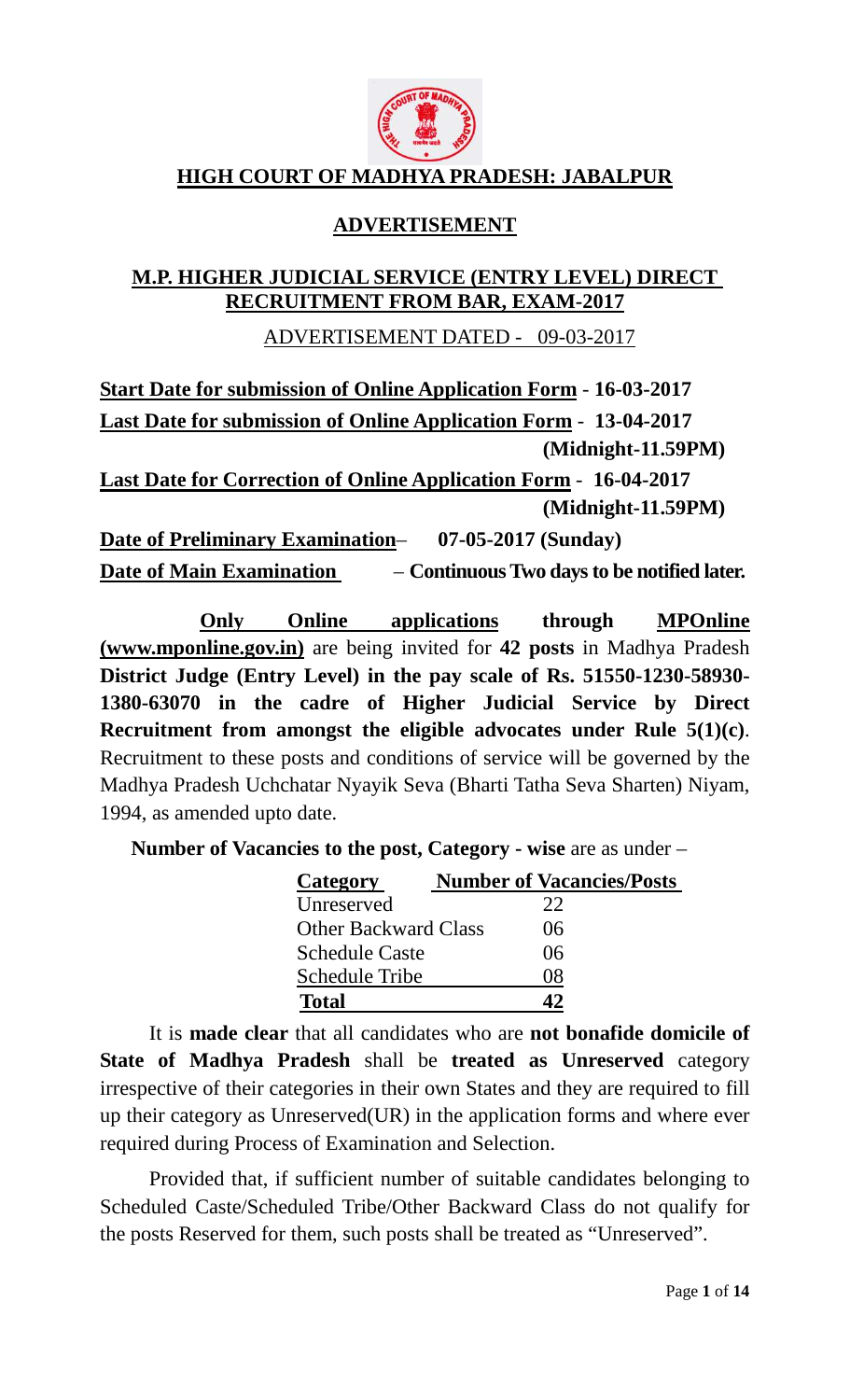The number of aforesaid vacancies are likely to be varied, depending upon the requirement of the High Court and exigency of the situation as and when necessary.

**Detail of Pay Scale, allowances, perks and facilities** attached to the advertised post, are available on website of the High Court, **with this Advertisement.** 

# **2. Eligibility/Qualifications;-**

No person shall be eligible for appointment to the post of District Judge (Entry Level) in Higher Judicial Service by direct recruitment from Bar **unless**:-

- **(a)** He/she is citizen of India;
- **(b)** He/she has **attained** the age of **35 years** and has **not attained** the **age of 48 years, as on 1 st January, 2017.**
- **Note** Candidate must have been born **on or after 01-01-1969 but before 01-01-1982.** 
	- **(c)** He/she has **practiced as an Advocate** for **not less than seven years as on 13-04-2017** and
	- **(d)** He/she has good character and is of sound health and free from any bodily defects, which render him, unfit for such appointment.
- **Note** Candidates interested in and who are eligible for being considered for the post, should submit their applications as per the Online Application-format available on www.mponline.gov.in by filling in all details relating to the all certificates/testimonials relating to their date of birth, caste, category, qualifications, domicile, experience, standing at the Bar etc.

# **3. Disqualifications :-**

**In any of the following cases, Applicants/Candidates may be liable for prosecution and/or cancellation of their candidature for selection may be canceled and he/she may be prohibited, temporarily or for any specific time period, to appear in any Examination conducted by M.P. High Court :-**

- **(a)** If he or she does not fulfil the provisions of M.P. Higher Judicial Service Rules 1994 and M.P. Civil Services (General Conditions of Service) Rules 1961, or
- **(b)** If he /she takes or attempts to take any favour in any form at any stage of Examination, or,
- **(c)** Impersonation by or for the candidate/applicant, or,
- **(d)** Making or submitting any forged document in support of his or her candidature, or,
- **(e)** If he/she conceals any material information or provides any false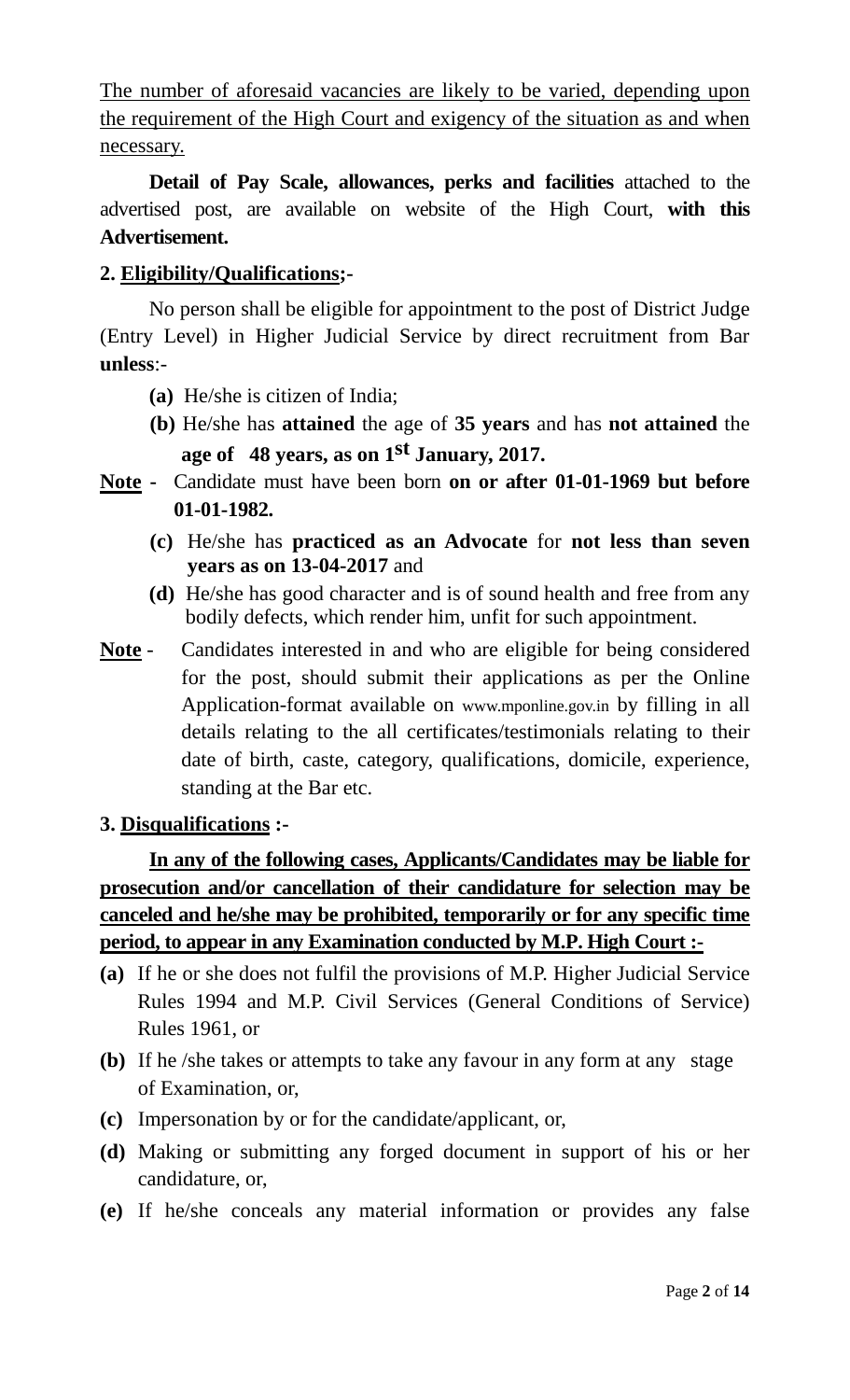information, at any stage of selection process or appointment, or,

- **(f)** If he/she uses or attempts to use, improper or illegal means, either for purpose of being permitted to appear in examination or at any stage of Examination in Examination Room/Hall, or,
- **(g)** If he/she, during Examination or Interview, harasses or threatens or causes physically injury to or misbehaves with, any Officer or employee or person engaged there for, or,
- **(h)** If he/she, disobeys any directions relating to Examination including oral directions by the Invigilator or Observer or any other Officer or Employee engaged in conduction of Examination.
- **(i)** If he/she uses or attempts to use unfair means or brings any prohibited item within the campus or in examination room/hall of online preliminary exam or Main exam or Interview, or causes any harm to the computer or any wire, peripherals attached thereto or to any furniture, buildings or any other thing of any Examination Centre, or talks with any candidate or other person or peeps on the computer-screen, table or answer-sheets of other candidates, during Examination.
- **(j) Mobile Phones, pagers or any electronic & communication devices/ calculators are banned & not allowed inside the main gate of premises** where the examination, either online preliminary or main written Exam, shall be conducted. Any infringement of these instructions shall entail action of cancellation of the candidature and expelling of the candidates from Examination including ban from future examinations.
- **(k)** In all or any of aforesaid case, in addition to the cancellation of candidature /selection/appointment, the **candidate may be prosecuted for an offence punishable under M.P. Recognized Examination Act, for which the punishment is up to 3 years of Imprisonment or/and under other relevant Law.**
- (**l**) Candidates are advised **not to bring any banned items and any valuable/costly items to the examination centre**, as there may not be any arrangement for safe-keeping for the same. High Court or MPOnline Ltd. or Examination Center will not be responsible for any loss in this regard.
- **(m) Canvassing** in any form, at any stage of process, will also be a disqualification. Similarly, any attempt on the part of a candidate to enlist support for his candidature/selection/ appointment through persons of influence or officers of Government will also **disqualify him for candidature/selection/appointment.**

# **4. Procedure and Direction for submitting Online Application Form :-**

# **(i) By Self Using Internet –**

Candidates are required to log on website of **www.mponline.gov.in**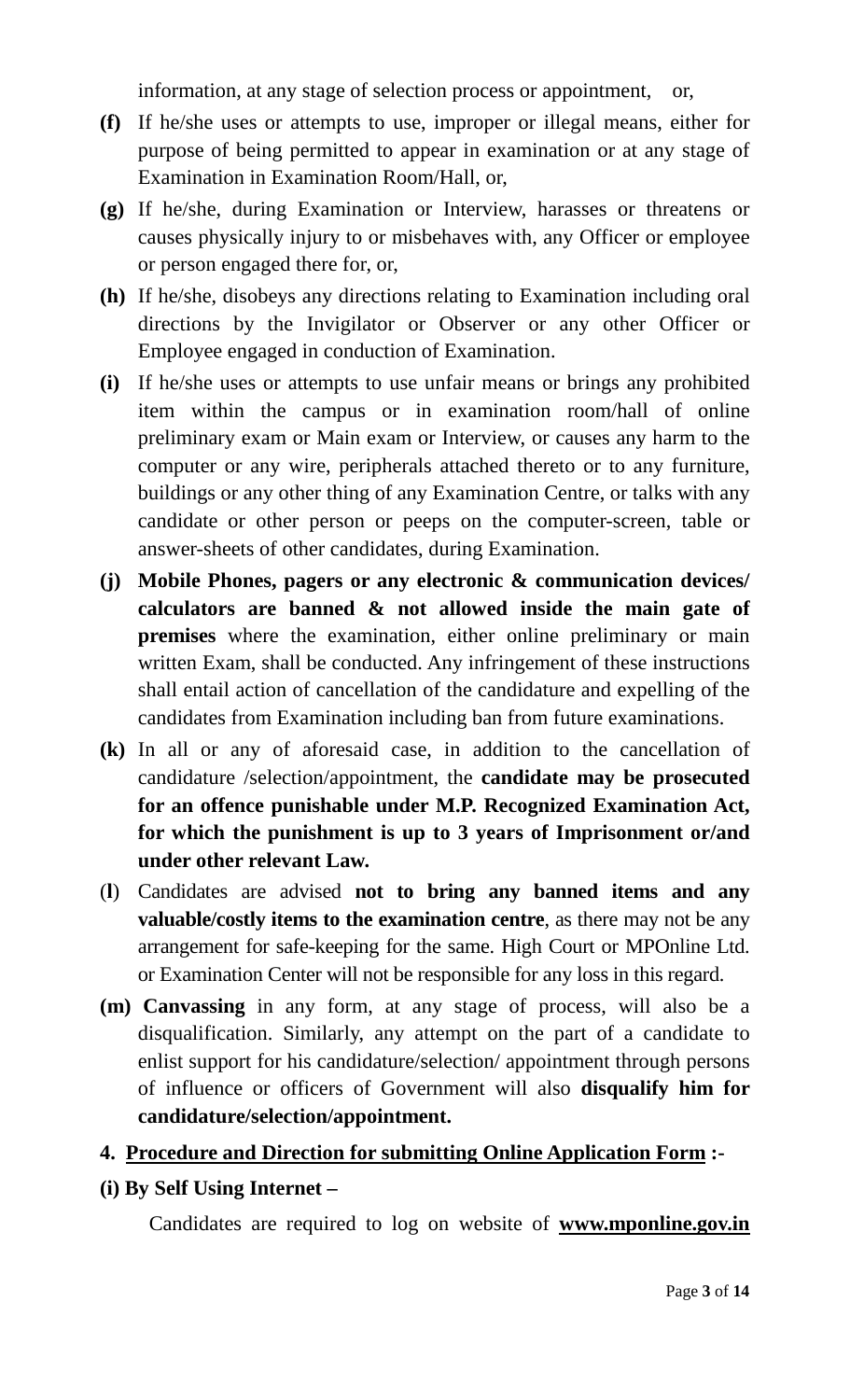and to click on "Citizen Services" icon, then click on drop up icon, then click M.P. H.J.S. (Direct Recruitment from Bar) Exam-2017 prompting below "Services". Now the candidate can see the "Advertisement", click on Advertisement/Instructions and read carefully instructions contained in Advertisement /Instructions, thereafter click on "Continue" to view Application Format and after filling for required information click on "browse" button to upload signature and recent Colour Photo. Before clicking on "browse" button candidates are required to scan photo and signature in the given format and save in a documentary file from where the photo and signature so scanned can be browsed and uploaded.

**Mode of Payment –** After completing form and uploading photo and signature the candidates are required to make payment by – Credit Card or Internet Banking After making payment successfully, a computerized receipt containing details of portal charge and Examination Fee will be generated, the candidates are required to take a print out of such receipt and keep safely with them for further requirement if and when needed.

# **(ii) Through Kiosk –**

Online Application Form may also be submitted through the kiosk authorized by MPOnline. The list of authorized kiosk is available on the website of **www.mponline.gov.in** and the Kiosk Operator after logging on website of MPOnline by entering his user ID and password, he has to proceed in the same way as mentioned above, to complete the process of filling and submitting the Application Form through MPOnline but candidate is required to make cash payment of Examination Fee and portal charge as applicable, to the Kiosk Owner.

Notes :- If any charge more than total Examination Fee (including Portal Charge) as mentioned below, is demanded by authorized Kiosk Owner/Operator or any problem in filling/submitting online application occurs, the complaint may be made to-

MPOnline Limited, Nirupam Shopping Mall,  $2<sup>nd</sup>$  Floor, Ahmadpur, Hoshangabad Road, Bhopal on Telephone No. 0755-4019400.

If problem is not solved then candidate can submit his/her complaint to click "Complaint" icon on www.mponline.gov.in .

# **5. Travelling Expenses –**

No Travelling Expenses or allowances will be payable to any candidate for appearing in Preliminary Examination, Main Examination or Interview.

# **6 - Examination Fees** –

Examination Fess shall be **Rs. 1000/ for 'Unreserved' (UR)**  Candidates and **Rs. 800/ for candidates of 'Reserved Categories (O.B.C.,**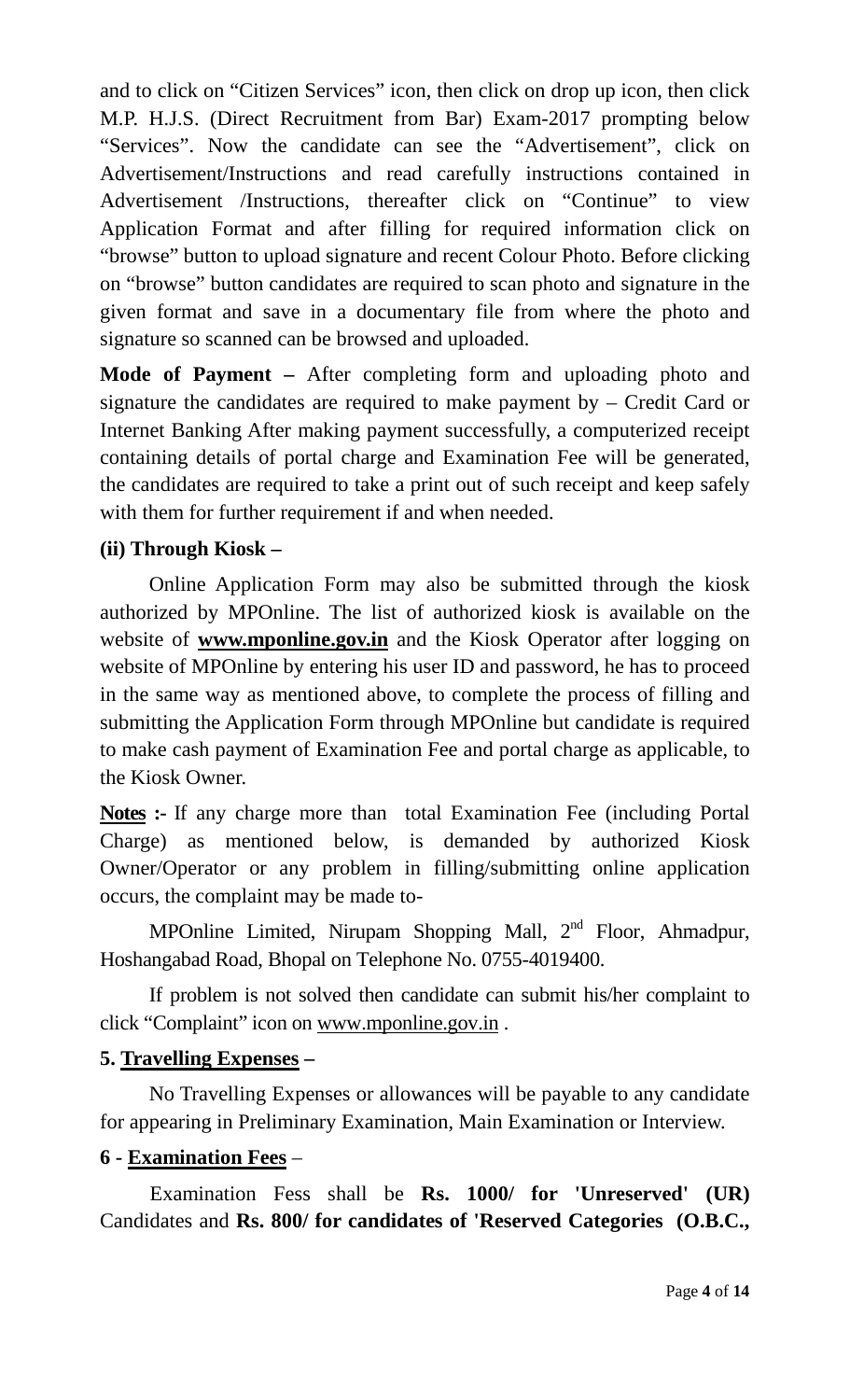**S.C., S.T. & Specially Abled candidates), including portal charges (Rs.600/ per candidate ) of MPOnline** .

**Any Candidate, who is not bonafide resident (domicile) of State of Madhya Pradesh, shall be treated as Unreserved Category (UR) in all respect for the selection process and shall, also, have to pay Examination Fee, accordingly.** 

# **7- Admit Cards -**

Admit Cards/Hall Tickets at **each stage of Selection Process** (Online Preliminary Exam, Main Exam & Interview) shall be generated by MPOnline Ltd. on its website and the candidates shall have to receive the same by downloading and taking print-out of Admit Card. It shall be ensured that **Admit Cards** are generated by M.P. Online about **10 days approx., prior to the date of Examination**.

#### **8- Selection/Recruitment Process-**

The Selection /Recruitment process shall be completed in Three Stages-

- **A. Preliminary/Screening Exam,**
- **B. Main Written Exam and**
- **C. Interview**

# **A- Preliminary/Screening Examination**

#### **(1) Date, time, Shifts and Centres -**

Online Preliminary Examination, for the purpose of screening, may be held on **07-05-2017**. However, due to any exigency, number of candidates, availability of nodes, technical difficulty or any other reason, the Preliminary Examination may be conducted in two or more shifts either on the same day or on different date(s), though the duration of online Exam of each shift shall be same *i.e.* Two Hours (120 Minutes). Online Examination, scheduled for any date/Shift, at all or any one or more Center(s), may be cancelled, for any reason including technical snag, calamity, disaster *etc.* and in case of such cancellation of Exam, the online Examination of all candidates scheduled for that date/shift at such center(s) concerned, may be re-scheduled for other suitable date/shift, time and place(s)/center(s). In such case, the Set of Question Paper shall be different from previous date or shift and any candidate/applicant of Online Examination on any date(s)/shift(s) and Center(s) shall have no right to raise any sort of objection in this behalf.

**Centres -** The **Online Preliminary Examination** shall be held in **Jabalpur, Indore, Bhopal and Gwalior** Districts, at different Institutions/ Colleges as may be identified by the MPOnline for the purpose and as per requirement depending upon the number of candidates.

Though the Candidates may be given option to opt District/City/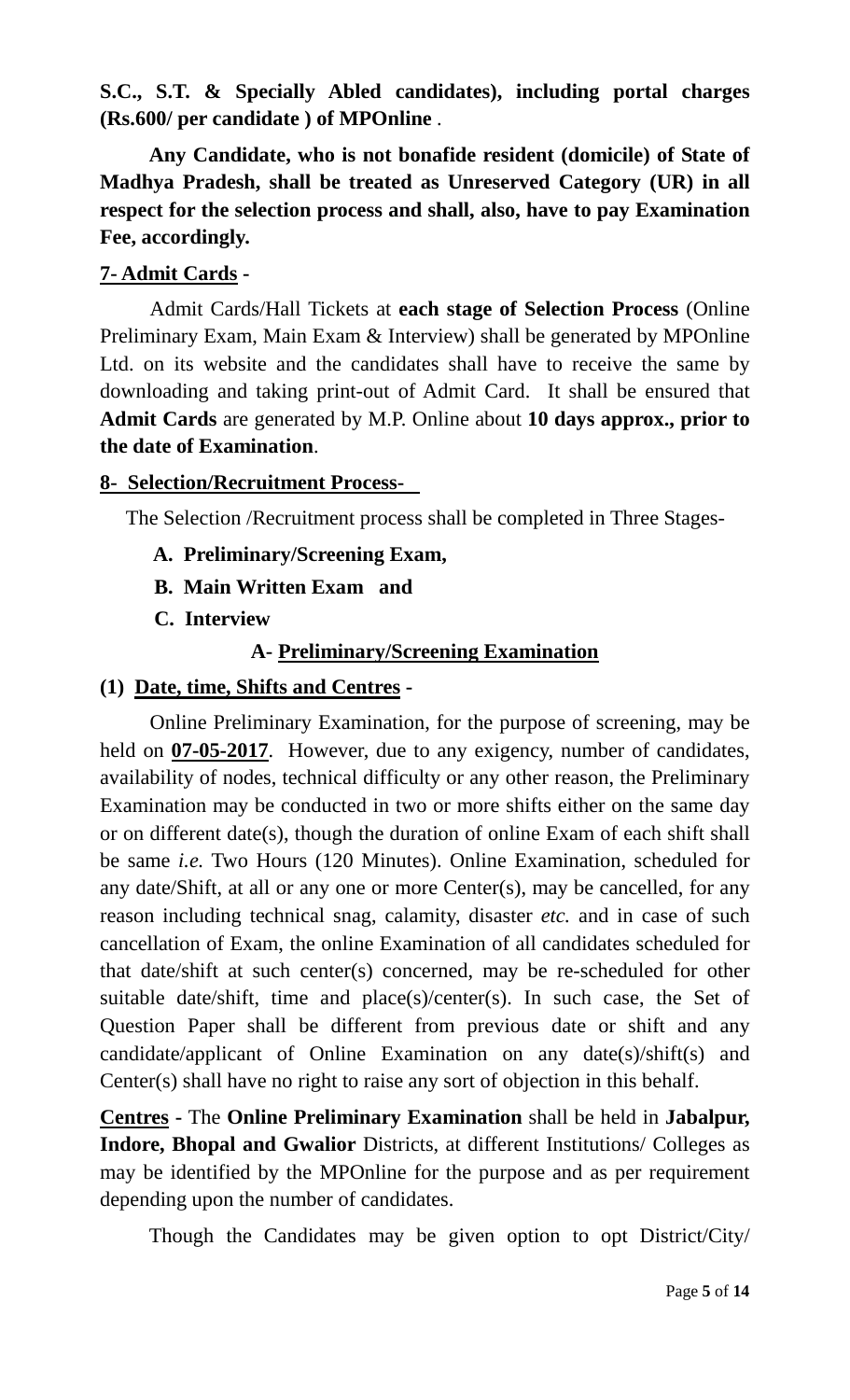Center/shift for Online Preliminary Examination but the District/City/Centre/shift for the candidates, shall be allotted by the MPOnline which shall be final and the candidates shall not have any right to make any objection regarding allotment of District/City/Centre/shift/date**.** 

# **(2) Practice/Mock Test:**

A Mock test/exam link will be hosted by MPOnline Ltd. on its website (www.mponline.gov.in) for the candidates ,sufficient time prior to the date of actual examination, so that they may get used and feel of the exam and be aware of the steps and system of online examination.

# **(3) Pattern and Syllabus of Online Preliminary Exam**-

**The Online Preliminary (Screening) Examination shall be conducted online, through the portal, website and system of MPOnline Ltd.** Bhopal and there shall be **objective multiple choice Questions** wherein the candidates shall have **4 options** to select the most appropriate/right answer to be given in online Examination.

**The Questions of the Question Paper shall be accessible** only on the date and at the provided time of online Examination, on the screen of Machine/ computer of the candidates and after second logging by using Unique I.D. & Password provided to each candidate. The KEY Board of such computers/machines shall remain inactive during whole examination period.

During Online Examination there shall be **shuffling of Questions as well as options of each Question**, on each computer screen so that there may not be any possibility of same question in same serial no. and same sequence of options of any question on other computer screens of any examination Hall/room at any particular time. During Examination, at any point of time, only one question and its shuffled options will appear on screen of computer of any of the candidates of that Exam Hall /Room which may be different question on the other candidates' computer, at any particular point of time.

 Once the candidate gives the **answer of one question and seal the option by applying Save & Next button, the next question with options**, **will appear on the computer screen and so on**, till the last question of the question paper and unless the opted answer of any question is marked for **review**, after the answer opted and Save and Next button is applied, the next question with its options will appear on the screen and thereafter, no change in options of the question so answered, may be made. After completing online examination, the candidates shall be required to seal/submit the answered Question Paper, thereafter no addition or amendment of answer/option can be made .The Data and activity of each candidate taking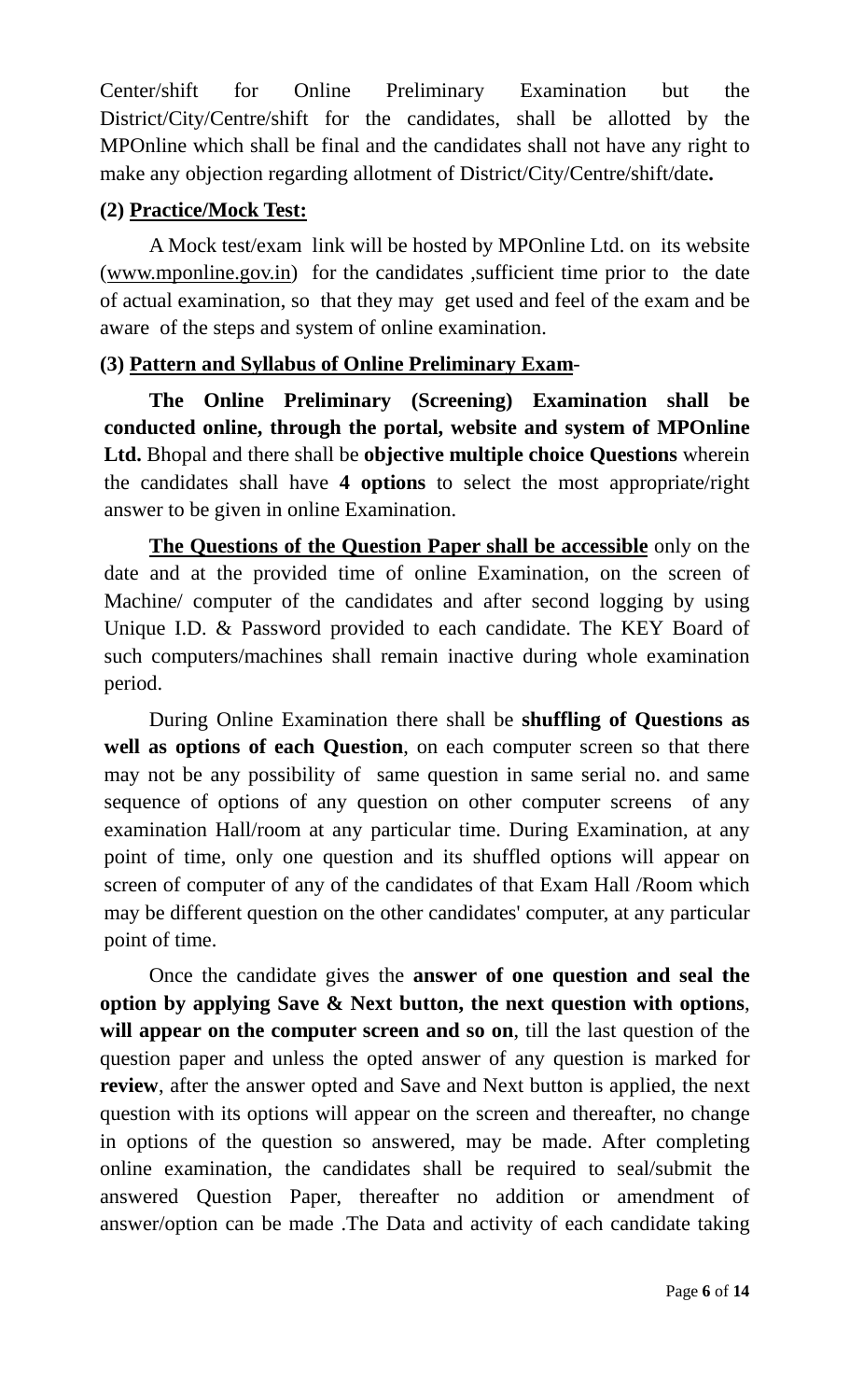online examination shall be stored in the server of the MPOnline.

# **Question** paper for **Online Preliminary Examination** shall contain **150 multiple choice objective type questions** to be **solved within a period of Two hours (120 Minutes).**

The **Syllabus** with **proportionate marks** shall be as given hereinafter

| v.     |  |
|--------|--|
|        |  |
| $\sim$ |  |
|        |  |

| S.N. | <b>Subject</b>                                                                           | No. of Ques.   | <b>Marks</b>   |
|------|------------------------------------------------------------------------------------------|----------------|----------------|
| 1.   | I.P.C., Cr.P.C. & Evidence Act                                                           | 30             | 30             |
| 2.   | C.P.C., T.P. Act & Contract Act                                                          | 20             | 20             |
| 3.   | <b>Constitution of India</b>                                                             | 10             | 10             |
| 4.   | Specific Relief Act                                                                      | 5              | $\mathfrak{S}$ |
| 5.   | N.D.P.S. Act                                                                             | $\overline{4}$ | $\overline{4}$ |
| 6.   | <b>Limitation Act</b>                                                                    | 3              | 3              |
| 7.   | <b>Negotiable Instrument Act</b>                                                         | 3              | 3              |
| 8.   | M.P. Land Revenue Code                                                                   | 5              | 5              |
| 9.   | M.P. Accommodation Control Act                                                           | 5              | 5              |
| 10.  | Hindu Marriage Act, Hindu. Succession<br>Act & Hindu Adoption & Maintenance<br>Act only) | 7              | 7              |
| 11.  | SC & ST (Prev. Of Atrocity) Act                                                          | 3              | 3              |
| 12.  | Motor Vehicle Act (Chapter X, XI & XII<br>only)                                          | 3              | 3              |
| 13.  | Court Fees Act, Indian Registration Act &<br>Indian Stamp Act)                           | 7              | $\overline{7}$ |
| 14.  | General Knowledge                                                                        | 15             | 15             |
| 15.  | <b>Basics of Computer</b>                                                                | 10             | 10             |
| 16.  | English (upto 8 <sup>th</sup> Standard)                                                  | 10             | 10             |
| 17.  | Law Lexicon & Maxims                                                                     | 5              | $\overline{5}$ |
| 18.  | Medical Jurisprudence                                                                    | 5              | $\overline{5}$ |
|      | <b>Total</b>                                                                             | 150            | 150            |

*Note:- Out of above there shall, also, be some questions based on leading/ latest Supreme Court Decisions and F.B. Decisions of M.P. High Court.* 

# **(4) (i) Objections & Finalization of Model Answers -**

After completion of Online Preliminary Examination, the proposed Model Answers/Keys intended to be used for generating result and valuation of online answer-sheet of online Preliminary Exam shall be uploaded/published on the website of the M.P. High Court with the Notice, that if any candidates wishes to make any objection/clarification *etc.* Regarding any Model Answer/Key, he/she may, submit, **in writing & signed by** him, the objection/ clarification *etc.* **to the Principal Registrar (Exams)** M.P. High Court, Jabalpur, **within 7 days from the date of**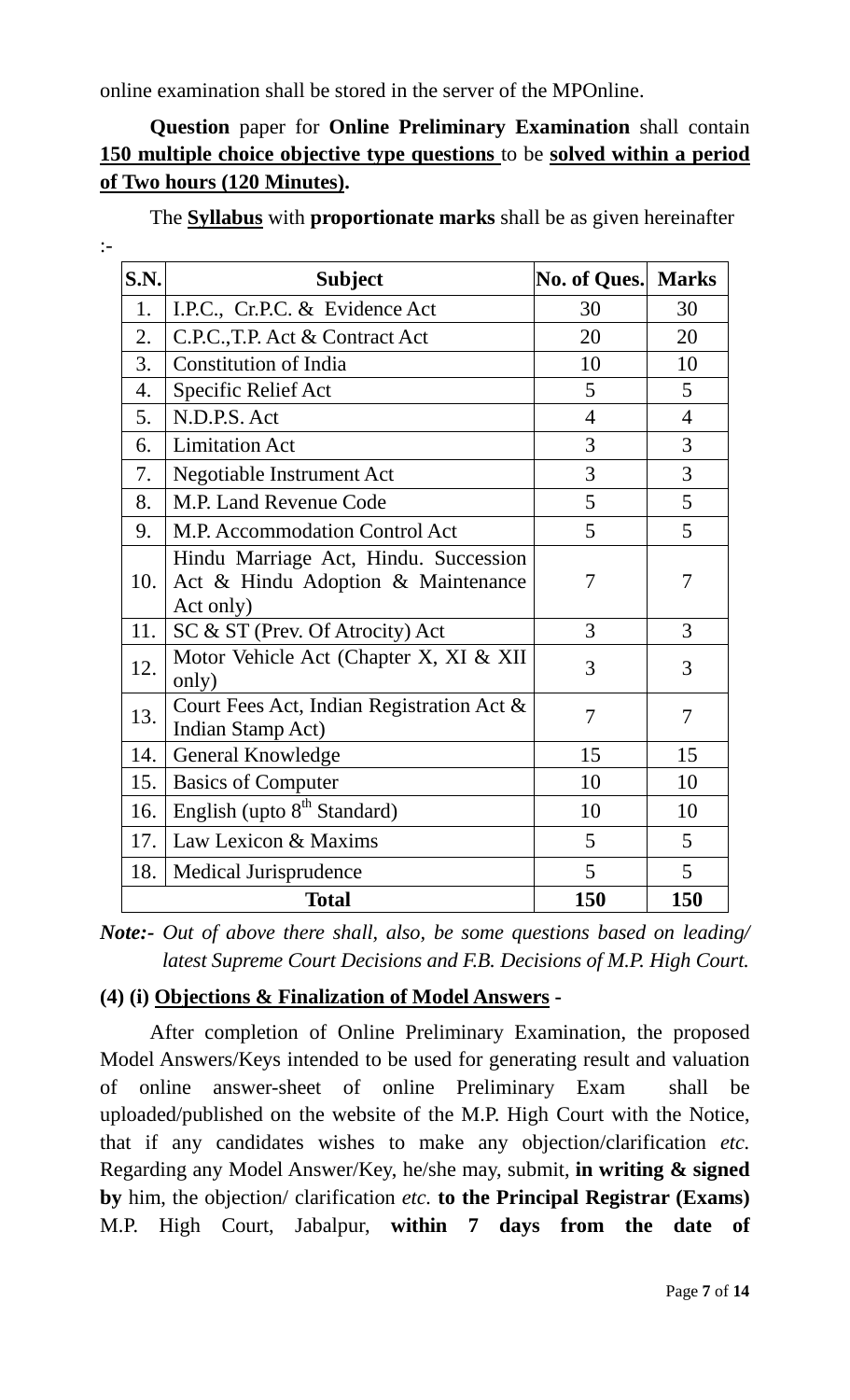**uploading/publication of the proposed Model Answers/Keys** ,**during working hours (10:00am to 5:00pm)**, **mentioning his/her Name & Application No**., **along with self attested** photo copies of **source document(s)/proof**, on the basis of which he/she has submitted the objection/clarification.

Only objections/clarifications received, within aforesaid time and in aforesaid mode, shall be taken into consideration. Any objection/clarification received without any authentic proof/source or any objection/ clarification received after aforesaid stipulated period/time shall not be entertained/ considered on any ground whatsoever, it may be and **shall stand rejected without assigning any reason.** 

**Objections/clarification received in aforesaid manner and mode and within aforesaid time limit along with self attested copies of the source/proof document shall be considered and the model Answers shall be finalized**. The Model Answer so finalized shall be used as Keys/model Answer for the generation of result/valuation of the answer-sheets of the candidates of Online Preliminary Exam**. After declaration of result of Online Preliminary Exam, no representation regarding any objection/ clarification of any model answer/questions, shall be entertained on any ground, whatsoever it may be, and such representations, if any, received after declaration of the result, shall stand rejected, without assigning any reason.** 

# **(ii) Valuation, Minimum marks & Result of Online Preliminary Exam by MPOnline -**

After completion of Online Preliminary Examination, the **valuation shall be made by the software and system of MPOnline**, as early as possible by the MPOnline. The Result shall be uploaded by MPOnline on its website and copy of the Result provided by the MPOnline shall, also, be uploaded on the website of the M.P. High Court.

The candidates of **UR (Un-reserved) & OBC category, who secure 55% (82.5, round off - 82 marks, out of 150 marks) or more marks** and the candidates of SC **& ST categories, who secure 50% (75 marks, out of 150 marks) or more marks shall subject to a no. of maximum candidates in the retio of 1:10 be eligible to apply** for the Main Examination. **However, candidates securing marks equal to the cut-off marks shall also be eligible to apply for the Main Examination.** 

**Being the screening test, no reservation** shall be given to the candidates, however, in order to provide fair opportunity to all categories candidates, securing prescribed minimum mark or more mark, a separate Merit list of successful candidates, for each category, shall be prepared.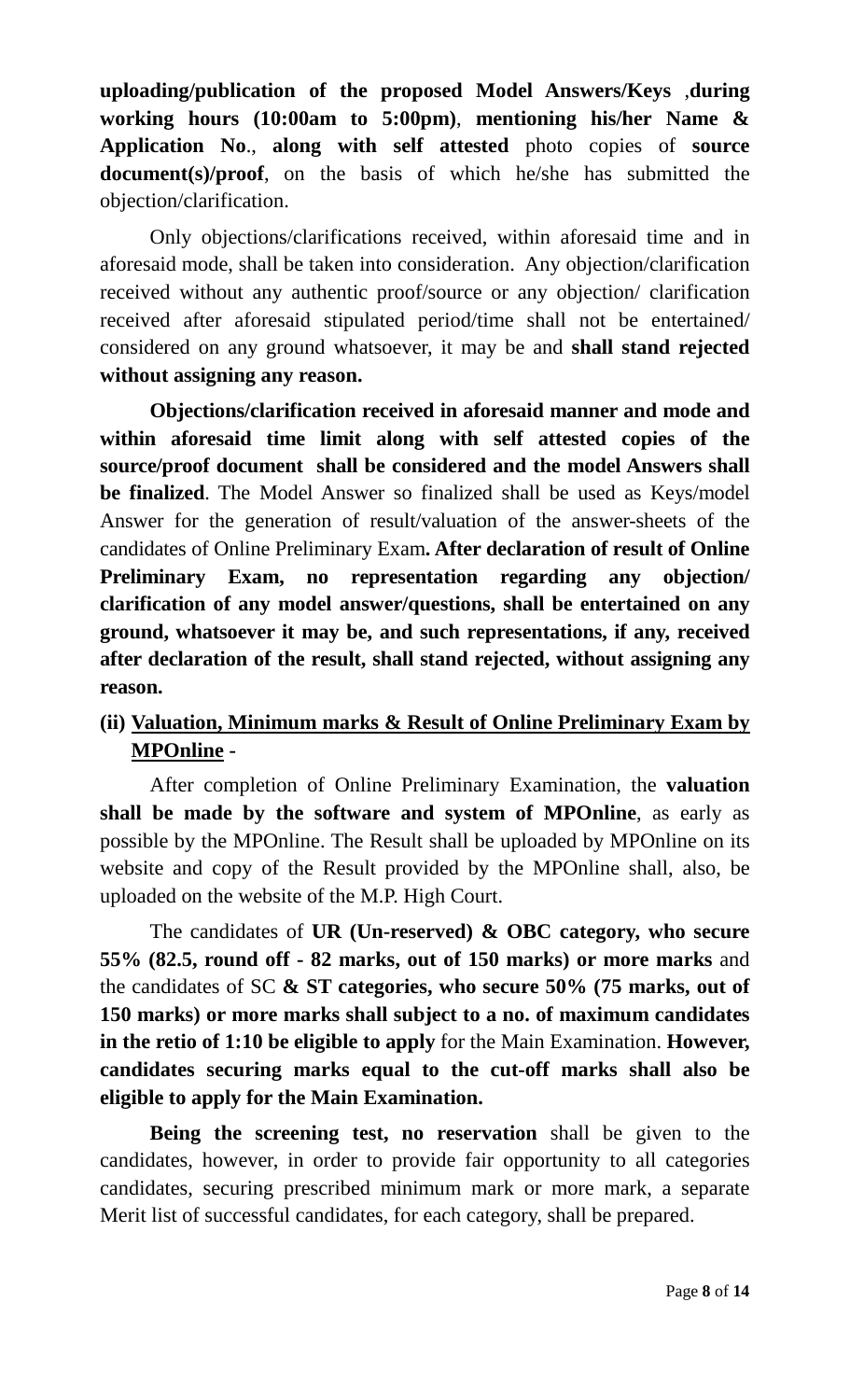As per requirements of scheme and advertisement of Examination, the Result - (1) Roll Number wise marks List of all candidates appeared in Online Preliminary Exam and (2) Merit-cum-Category-wise List of candidates successful for applying for Main Exam shall, without delay, be provided to the Examination Cell of the High Court by the MPOnline. Meritcum-Category-wise List of successful candidates shall be published by the MPOnline on its website and also be published on the website of the M.P. High Court. A Notice to the effect that the result has been declared and is available on the website of MPOnline and M.P. High Court. Candidates can see their result and marks by Log-in with their ID and password. The list may also be displayed on the Notice Board of the High Court (Examination Cell).

**RTI** - As the data of Online Exam shall be available with the MPOnline Ltd., the information in PDF form as to **answer-sheet of the candidates of Online Preliminary Examination, shall be made available, only to the candidate concerned, by the MPOnline Ltd.,** on its website ,**on payment** basis ,which may be upto Rs.50/ per answer-sheet, **after declaration of result & before expiry of a period of 3 months from the date of declaration** of result of Online Preliminary Exam, and the candidates may download his/her answersheet of Online Examination and can take print out by login and after providing necessary information and password. **Accordingly**, the **High Court shall not provide any copy of the answer-sheet of Online Examination.**  After, expiry of period of 3 months from the date of declaration of result of online preliminary examination and thereafter, the data regarding answersheets of online preliminary examination shall be eliminated.

# **B- Main Written Examination (400 Marks)**

# **(1) Applications and Documents for Main Examination -**

After Preliminary Examination Results, every candidates who have qualified and desirous to appear in Main Examination, shall have to submit an **Application Form**, which shall be ported on the website of High Court of M.P. and candidates may download and take print out of it, **duly filed up and signed** by him, **along with** self attested copies of all required documents & recent colored photographs. The Application forms and documents must be sent, in such a manner and within such a time that the same must reach/ be received in Examination Cell of the High Court on or before last date for the receipt of application of Main Examination.

Candidates are **cautioned** that their applications, found to be incomplete or/and are not accompanied by the requisite documents, **will be summarily rejected without assigning any reason.** 

Non-receipt of completed Application Forms of any candidate, within time mentioned above , for whatsoever reason even postal delay, will not be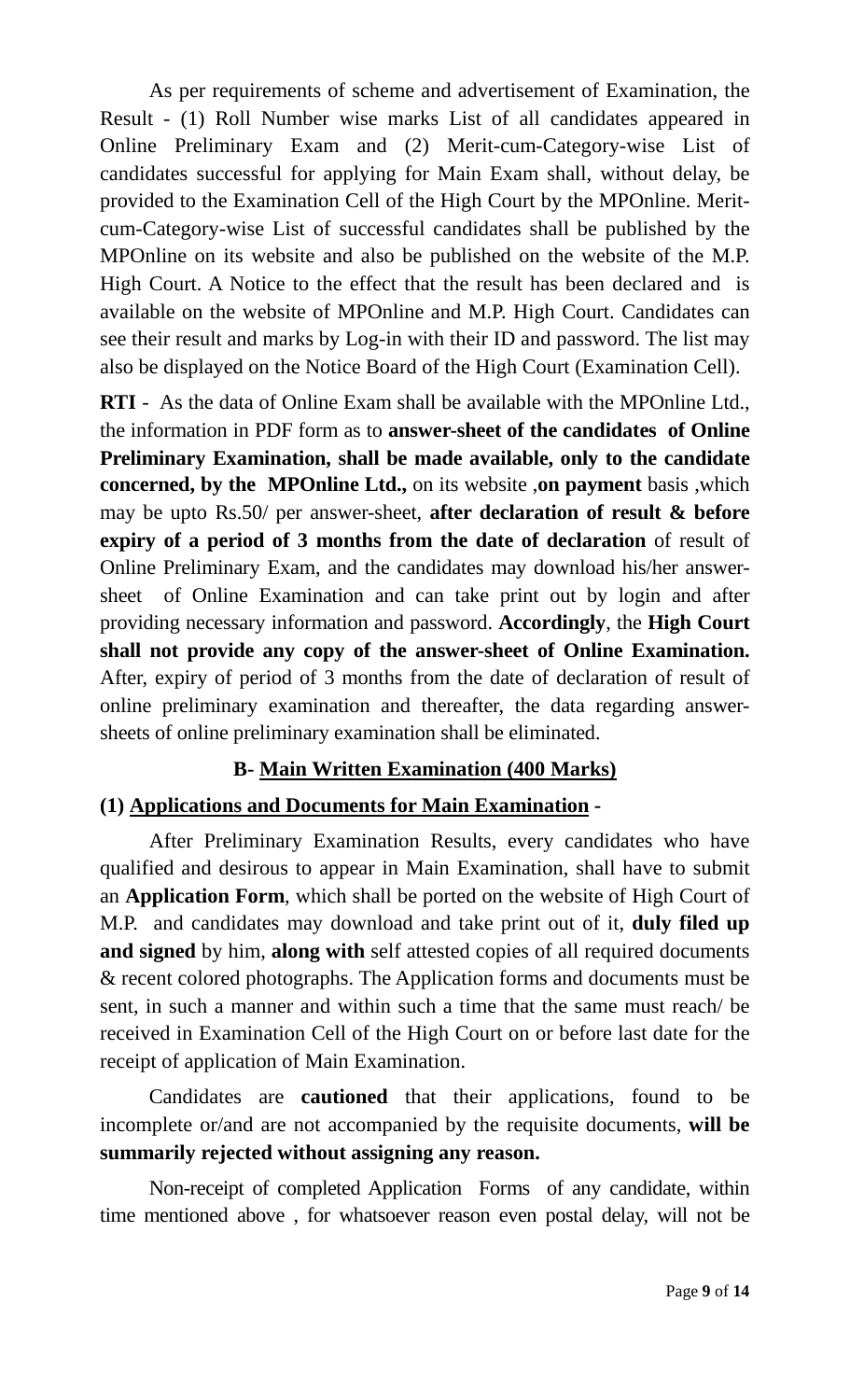accepted as an excuse for late submission of application forms and **application received after last date shall be summarily rejected without assigning any reason**.

# **List of Documents/certificates to be submitted with the Application for Main Examination :-**

 Candidates qualifying for **Main Examination** shall have to submit **with** his/her **Application Form** documents mentioned as under :-

- (1) All details and Self-attested Copies of the Certificates/testimonial relating to their date of birth, caste, qualifications, domicile, experience, standing at the Bar etc.
- (2) Details of Sessions Cases/Civil Cases mentioned by him in Application Form may be verified by the High Court from the concerned authority.
- (3) A Certificate from the Secretary of the State Bar Council or President/Secretary of concerned Bar Association, that he/she is an advocate having practiced for not less than seven years as on required date.
- (4) Self-attested Copies of all other educational certificates and other testimonials mentioned in application.
- (5) Such other document/certificate as may be required by Examination Cell.

# **(2) Venue, Date & time of Main Examination -**

The Main Examination shall be held only at Jabalpur, on two consecutive days. The Date & Time of Main Examination shall be notified later.

# **(3) Syllabus / Pattern of Main Exam–**

**The Main Written Examination** shall be held on **two consecutive** days in First and Second shift. There shall be **Four Descriptive Question papers. Each paper shall be of three hours duration and shall carry 100 Marks each**. On first day there may be examination of  $1<sup>st</sup>$  and  $2<sup>nd</sup>$  Question Paper and on Second day there may be examination of  $3<sup>rd</sup>$  and  $4<sup>th</sup>$  Question Paper, as mentioned below :–

| Sr.<br>$\mathbf{N}\mathbf{0}$ . | <b>Paper</b>                                               | <b>Maximum</b><br><b>Marks</b> |
|---------------------------------|------------------------------------------------------------|--------------------------------|
| $1^{\rm st}$                    | Civil Laws & Procedure                                     | 100                            |
| 2 <sup>nd</sup>                 | Writing Skill, Court Practice & Current Legal<br>Knowledge | 100                            |
| $3^{\text{rd}}$                 | Criminal Laws & Procedure                                  | 100                            |
| $4^{\text{th}}$                 | Judgment Writing etc.                                      | 100                            |

**(3) Syllabus for Written Examination :-** Syllabus for Written Examination shall include the following subjects, each subject to carry the marks shown against it, as given below -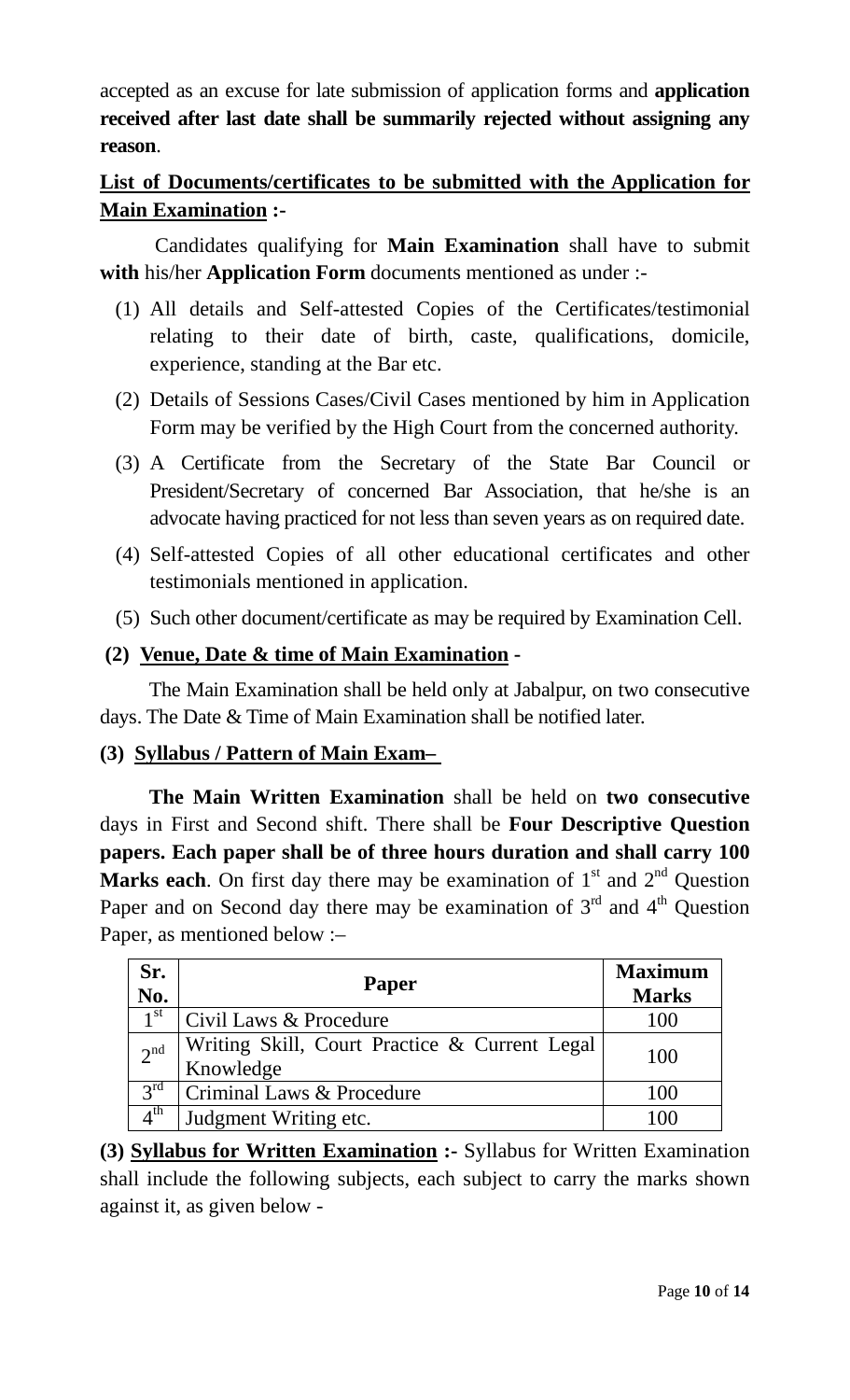# **1 st Paper - Civil Laws & Procedure -**

| Sr.<br>No. | <b>Subjects</b>                                                           | <b>Maximum</b><br><b>Marks</b> |
|------------|---------------------------------------------------------------------------|--------------------------------|
|            | Constitution of India                                                     | 22                             |
| 2          | Civil Procedure Code, 1908                                                | 22                             |
| 3          | Transfer of Property Act, 1882                                            | 16                             |
| 4          | Indian Contract Act, 1872                                                 | 16                             |
|            | Specific Relief Act, 1963 (Chapter I, II & VI to<br>VIII)                 | 8                              |
| 6          | Limitation Act, 1963 (Part II & III)                                      | 8                              |
|            | Hindu Marriage Act, $1955$ (Sections $-5$ , 9, 10,<br>13A, 13B, 24 to 27) |                                |

# **2 nd Paper – Writing Skill and Current legal knowledge** -

| Sr.<br>No.      | <b>Subjects</b>                                                                                                                                                                                                                               | <b>Maximum</b><br><b>Marks</b> |
|-----------------|-----------------------------------------------------------------------------------------------------------------------------------------------------------------------------------------------------------------------------------------------|--------------------------------|
| $\vert 1 \vert$ | Article on Legal Topic (in Hindi)                                                                                                                                                                                                             | 20                             |
| $\overline{2}$  | Summary Writing (in English) (For Summary<br>Writing, a matter like copy of Plaint, Written<br>Statement or Charge Sheet / Complaint may be<br>given and the candidate shall be asked to<br>summarize it into $1/3^{rd}$ of the matter given. | 20                             |
| 3               | Knowledge of Current Leading Cases<br>(Leading/Latest Supreme Court Decisions and<br>Full Bench Decisions of M.P.High Court since<br>last five years.)                                                                                        | 30                             |
| 4               | Translation :- (1) From Hindi to English                                                                                                                                                                                                      | 15                             |
|                 | (2) From English to Hindi                                                                                                                                                                                                                     | 15                             |

# **3 rd Paper - Criminal Laws and procedure** –

| Sr.<br>No.     | <b>Subjects</b>                                                                    | <b>Maximum</b><br><b>Marks</b> |
|----------------|------------------------------------------------------------------------------------|--------------------------------|
|                | Indian Penal Code, 1860                                                            | 24                             |
| $\overline{2}$ | Criminal Procedure Code, 1973                                                      | 24                             |
| 3              | Evidence Act, 1872                                                                 | 24                             |
| 4              | Negotiable Instrument Act, 1881 (Sections - 138)<br>to $147$ )                     | 14                             |
|                | S.C. & S.T. (Prevention of Atrocity) Act, 1989<br>$(Sections - 2 to 8, 14 and 18)$ | 14                             |

# **4 th Paper - Judgment Writing** *etc.*

| Sr.<br>No. | <b>Subjects</b>             | <b>Maximum</b><br><b>Marks</b> |
|------------|-----------------------------|--------------------------------|
|            | Settlement of Issues        |                                |
|            | <b>Framing of Charges</b>   |                                |
|            | Judgment Writing (Civil)    |                                |
|            | Judgment Writing (Criminal) |                                |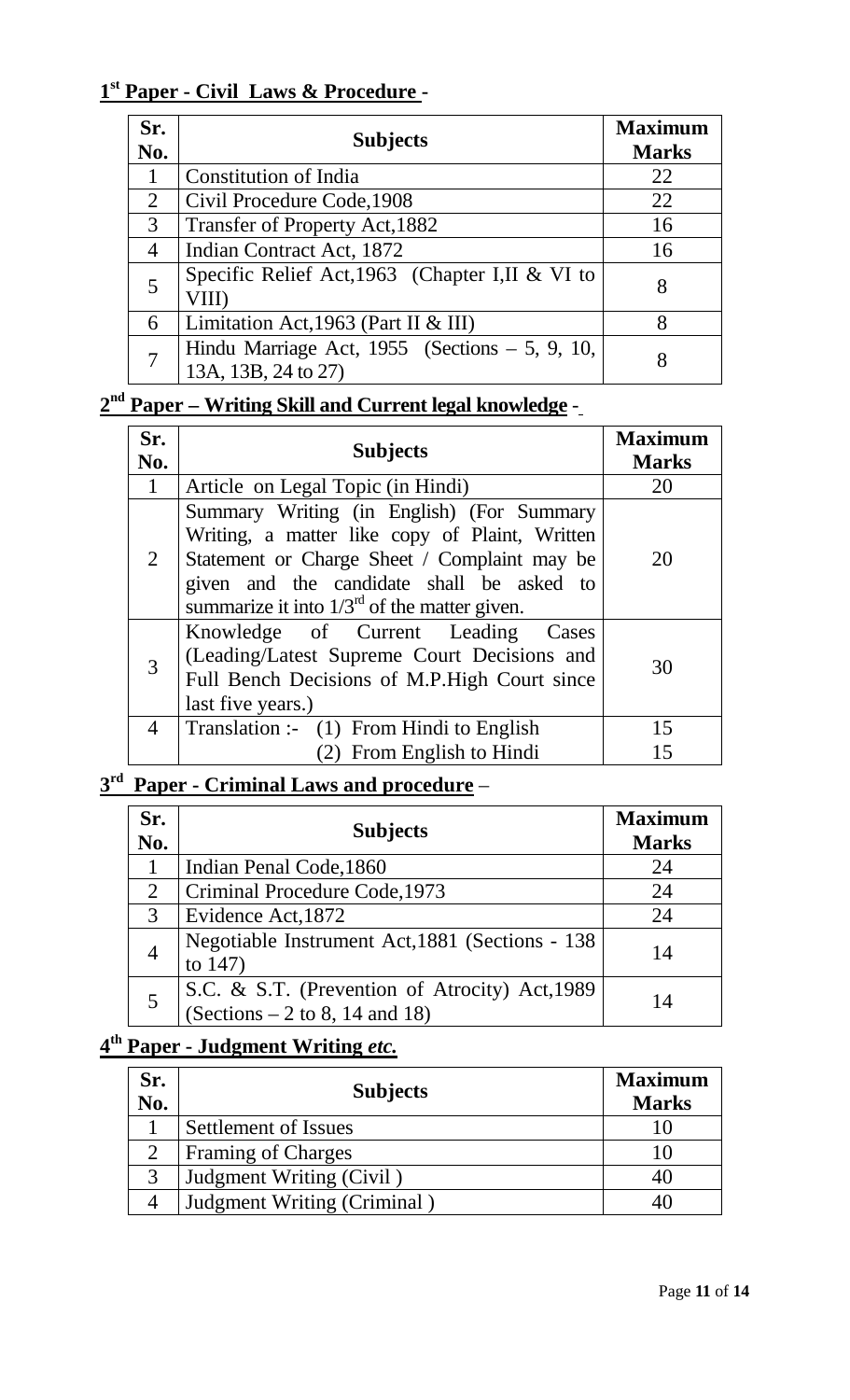It may be made clear to the candidates that the quoting of principle of any citation would be enough and quoting of citation shall not carry any extra weightage. Further the quoting of wrong citation may be detrimental to candidate.

**It is cautioned that the** Candidates are required to write their Roll Ro. only in place provided for that purpose at the first cover-page. **Writing of his/her own name or roll no. or any mark of identification in any form or any Number or name** or mark, by which the answer-book of a candidate may be distinguished/ identified from others, **in any place of the Answer-Book not provided for**, is strictly prohibited and shall, in addition to other grounds, entail **cancellation of his/her candidature and withholding of his/her result, without assigning any reason and any correspondence, in this regard,** shall **not be entertained**. Candidate shall use only blue or black ink and shall not use red, green *etc.* ink for writing Answer books.

#### **Result & Minimum marks of Main Written Examination–**

**After Valuation of Main Examination, the Result shall be prepared and declared without any delay. Endevour shall be made to declare the Result as early as possible, after completion of the valuation.** 

**The Un-reserved (UR) & O.B.C. Category candidates will have to secure at least 55%** *i.e.* **220 marks out of 400 marks in Total of all Four Papers and the candidates belonging to SC & ST Categories will have to secure at least 50% Marks** *i.e.* **200 marks out of 400 marks in Total of all Four Papers in order to be declared successful for Interview/Viva Voce.** 

**Result shall be prepared Roll No.-Wise & Merit-cum-Categories wise. Candidates securing minimum marks, mentioned above, for concerned categories, shall be called for Interview in the ratio of maximum 1:3 (post : No. of the candidates), in each category subject to availability of qualified candidates. However, all candidates securing mark equal to the cut-off Marks shall, also, be called for Interview/Viva Voce.** 

The Result, the Roll No. Wise List of candidates successful for Interview/Viva Voce, shall be made available on Website of M.P. High Court as well as Notice Board of the High Court (Examination Cell). However, the marks obtained by candidates in Main Written Exam shall not be disclosed at this stage and shall be disclosed only with the Final Result.

1. **Marks of candidates :-** Preliminary & Main Examination marks of candidates shall not be published. Marks shall be shown separately on a software which will be available on the website of MPOnline. For viewing marks and downloading Mark-sheet candidates are directed to enter their Application Number & Date of Birth.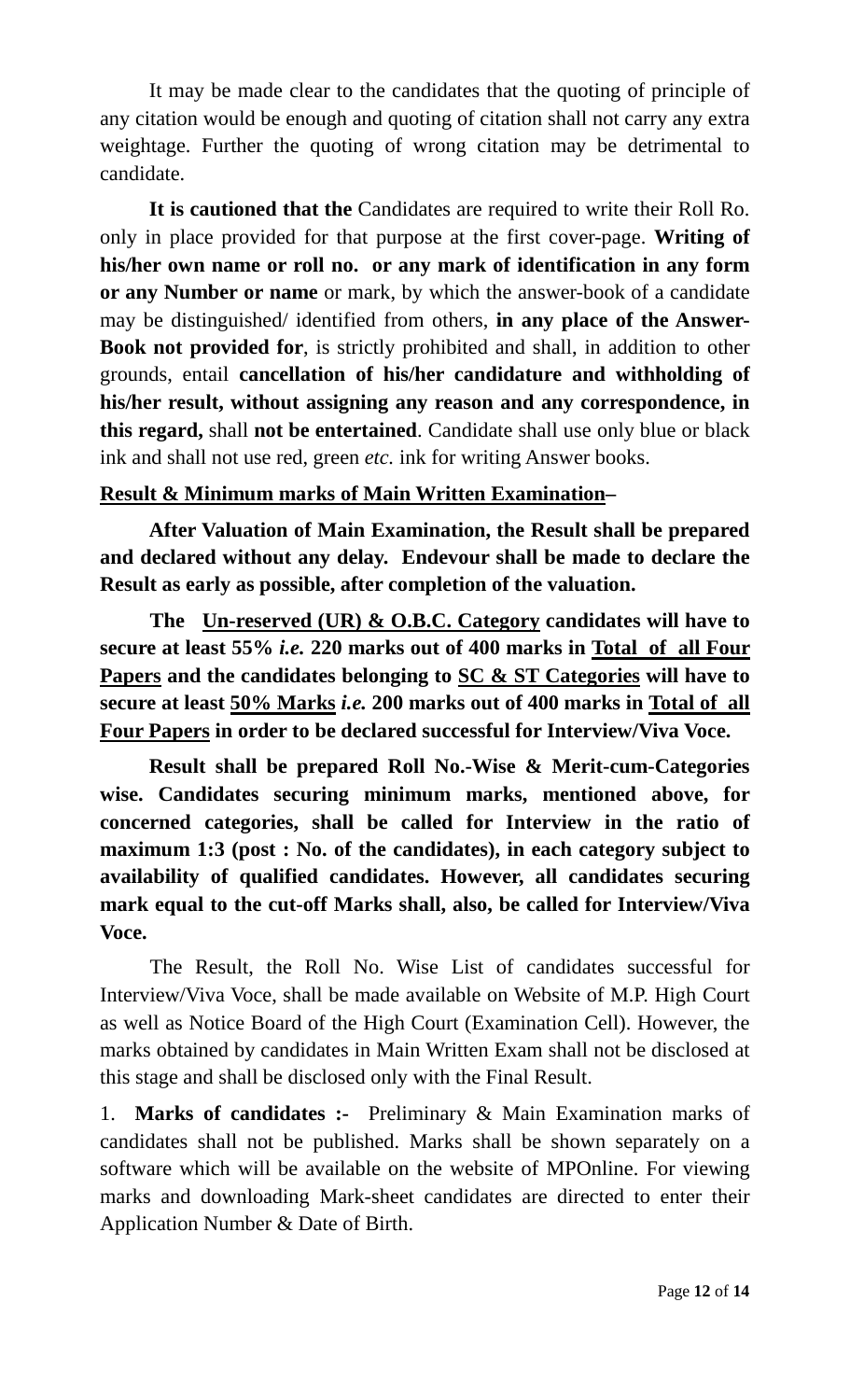2. **Rechecking/Revaluation :-** There is no provision for Rechecking of Marks or Revaluation of Answer Sheet/Books at any stage of examination. Any representation/application in this regard shall not be entertained and shall stand rejected without assigning any reason.

# **C- Interview/Viva voce**

The Interview/Viva Voce shall carry **50 marks**. Interview shall be held **only at Jabalpur.** After result of Main Examination, the candidates who qualified for Interview shall be called for Interview Roll No.-wise. Call Letters shall be generated by the MPOnline on its website and a Interview plan, showing Roll No. & Name of the candidates and place, date & time of Interview and also list of original documents/testimonials to be produced for checking and comparing with the photocopies submitted with the Application Form for Main Exam, shall be ported on the website of the M.P. High Court.

Before Interview, the original documents of the candidates shall be checked by the Staffs of the Examination Cell and any candidate fails to produce original document, he/she may be debarred from appearing in Interview.

The Candidate who remains absent in Interview/viva voce shall be deemed to be disqualified for selection.

# **9. Final Result /Select List –**

After completion of process of Interview / Viva voce , the Final Result and Provisional Select List (which shall be subject to the approval by the Full Court of M.P. High Court) shall be prepared, as early as possible. Candidates who do not secure minimum marks shall not be included in the Select List and the Final Result shall be declared and published in order of Merit on the website of the M.P. High Court (www.mphc.in).

 (1) Provisional Select List, (2) Roll No.-Wise Marks List of all candidates who appeared in Interview  $\&$  (3) Marks Lists (question paper wise & Interview) of the all candidates who have qualified for Interview and (4) Roll No.-Wise Marks List of all candidates who appeared in Main Examination shall be prepared and a notice regarding declaration of the result shall be affixed on the Notice Board of the High Court.

**Note 1-** Any representation/application for changing dates of examination /selection process, for relaxation of conditions mentioned in the advertisement or Examination related directions or guidelines or minimum marks or qualifications/requirements etc. or for revaluation, shall not be entertained and shall be summarily rejected without assigning any reason.

**Note 2-** All the directions/instructions/guidelines /format issued regarding